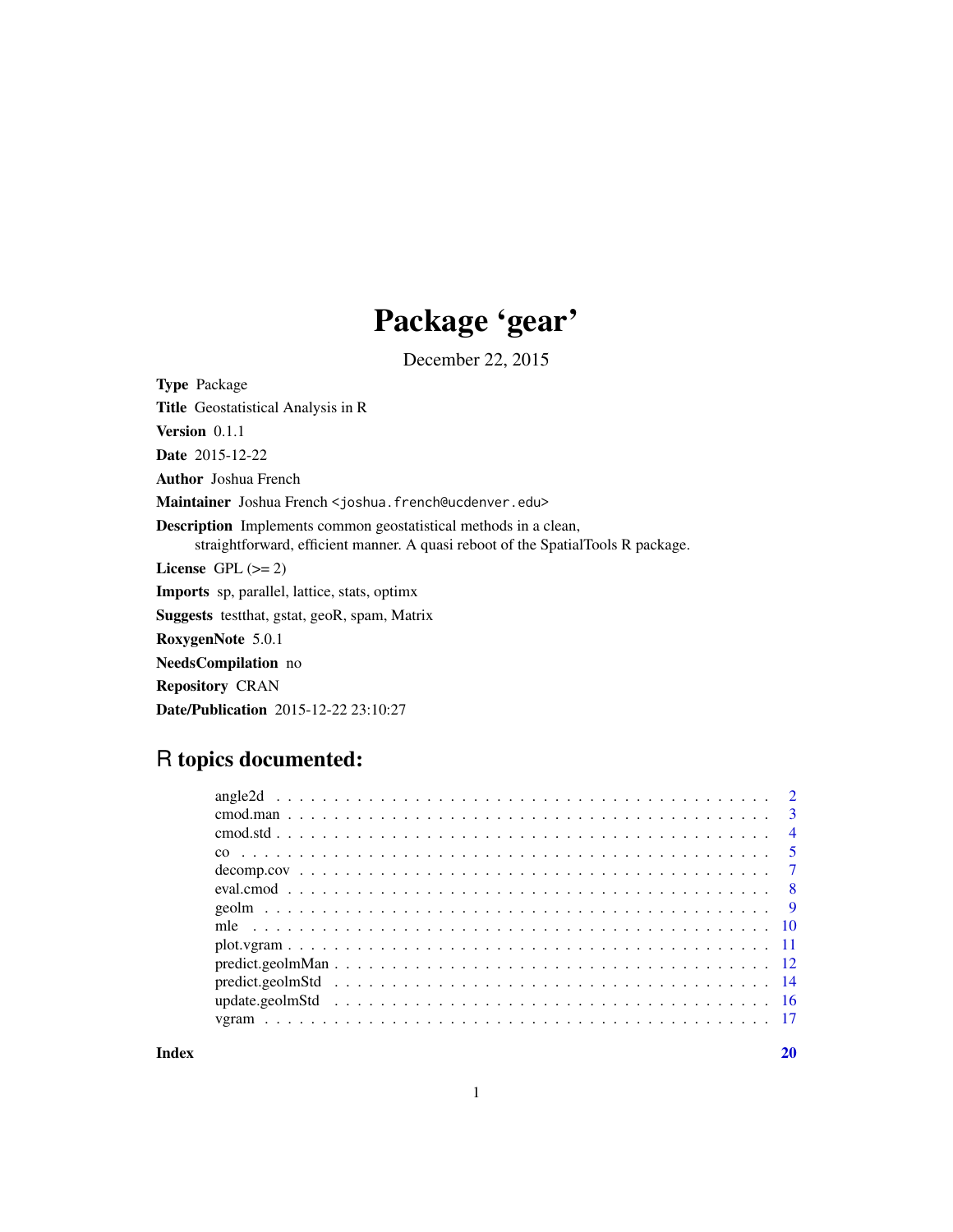<span id="page-1-0"></span>

angle2d determines the angle between pairs of coordinates in degrees or radians. The coordinats are assumed to be in 2d space.

#### Usage

```
angle2d(coords1, coords2, radians = FALSE)
```
#### Arguments

| coords1 | An $N \times 2$ matrix of spatial coordinates.                                                                            |
|---------|---------------------------------------------------------------------------------------------------------------------------|
| coords2 | An $N \times 2$ matrix of spatial coordinates.                                                                            |
| radians | A logical indicating whether degrees or radians should be returned. Default is<br>FALSE, meaning return angle in degrees. |

## Details

Note that the angle is between the actual pairs of points, not the angle between the vectors extending from the origin to the points. e.g., the angle between  $cbind(0, 1)$  and  $cbind(1, 1)$  would be 90 degrees, not 45. Sign of the direction not accounted for, e.g., a -135 degree angle is rotated by 180 degrees to become a 45 degree angle. All angles returned are in the interval [0, 180].

## Value

Returns a vector of angles.

#### Author(s)

Joshua French

```
coords1 = matrix(0, nrow = 8, ncol = 2)coords2 = chind(c(2, 2, 0, -2, -2, -2, 0, 2), c(0, 2, 2, 0, -2, -2, -2))angle2d(coords1, coords2)
angle2d(coords1, coords2, radians = TRUE)
```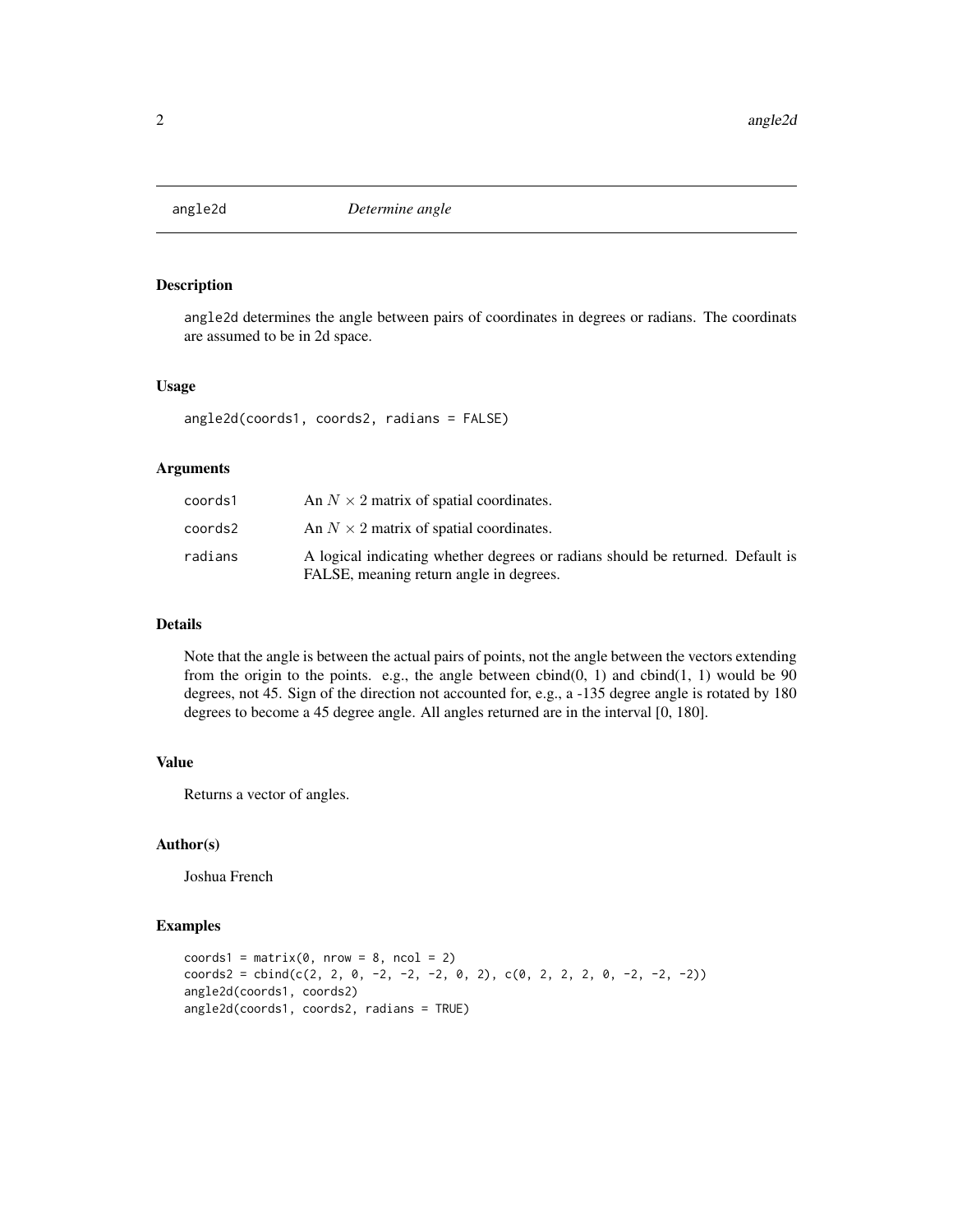<span id="page-2-0"></span>

cmod.man manually creates a covariance matrix object (cmodMan) for geostatistical data.

#### Usage

 $\text{cmod}.\text{man}(v, \text{evar} = 0)$ 

## Arguments

| v    | The covariance matrix of the observed data, including any errors. The matrix<br>should be square, symmetric, and positive definite, though that latter two condi-<br>tions are not checked. |
|------|---------------------------------------------------------------------------------------------------------------------------------------------------------------------------------------------|
| evar | The variance of the errors. Must be non-negative number. The default is 0.                                                                                                                  |

#### Details

Note that v includes the error variance, i.e.,  $v = vz + ve$ , where vz is the covariance matrix of the filtered (non-noisy) process, and the variance matrix of the errors is  $ve = diag(evar/weights)$ , where the weights come from the geolm object the covariance object is associated with.

## Value

Returns a cmodMan object.

## Author(s)

Joshua French

```
coordinates = matrix(runif(20), ncol = 2)d = as.matrix(dist(coords))
cmod.man(v = exp(-d), evar = 1)
```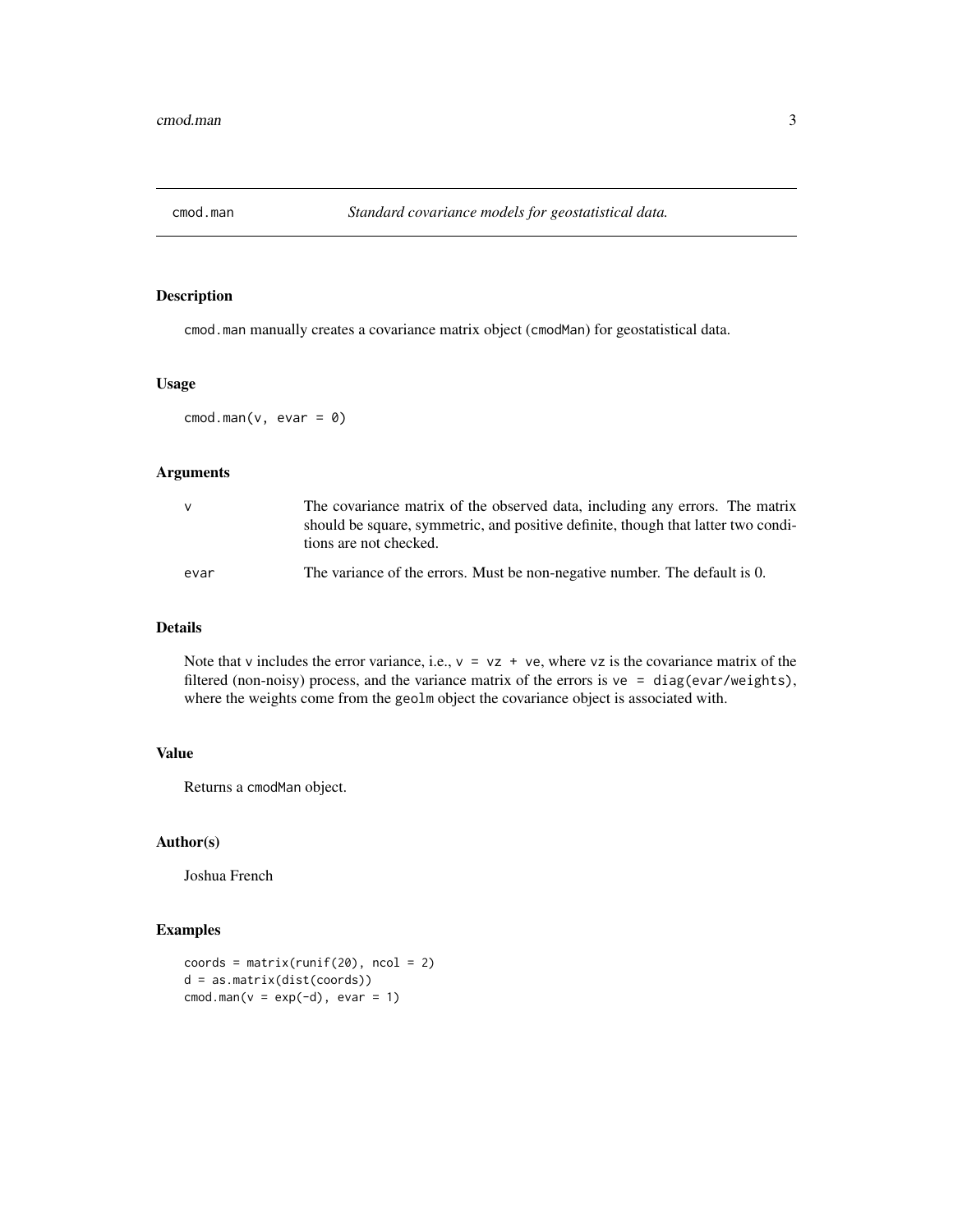<span id="page-3-1"></span><span id="page-3-0"></span>

Creates a standard covariance model (cmodStd) object for geostatistical data.

#### Usage

cmod.std(model, psill, r, evar =  $0$ , fvar =  $0$ , par3 =  $0.5$ )

#### Arguments

| model        | A standard semivariance model type.                                                                        |
|--------------|------------------------------------------------------------------------------------------------------------|
| psill        | The partial sill of the model. Must be a postive number.                                                   |
| $\mathsf{r}$ | The range parameter r. Must be a positive number.                                                          |
| evar         | The variance of the errors. Must be non-negative number. The default is 0.                                 |
| fvar         | The finescale variance (microscale error). Must be a non-negative number. The<br>default is 0.             |
| par3         | The value of the third parameter for 3 parameter models. Must be a positive<br>number. The default is 0.5. |

## Details

The general form of the specified covariance function is psill  $* \rho(d; r) + (e \nu a r + f \nu a r)^*(d == 0)$ , where  $\rho$  is the covariance function of the parametric models.

For the exponential model,  $\rho(d; r)$  is exp(-d/r).

For the gaussian model,  $\rho(d; r)$  is exp(-d^2/r^2).

For the matern model,  $\rho(d; r)$  is  $2^{\wedge}(1-par3)/\gamma$ gamma(par3)\*sd^par3\*besselK(sd, nu = par3), where  $sd = d/r$ .

For the amatern (alternative Matern) model,  $\rho(d; r)$  is  $2^{\wedge}(1-par3)/gamma$  mma(par3)\*sd^par3\*besselK(sd, nu = par3), where sd =  $2 * sqrt(par3) * d/r$ .

For the spherical model,  $\rho$ (d; r) is 1 - 1.5\*sd + 0.5\*(sd)^3 if d < r, and 0 otherwise, with  $sd = d/r$ .

For the wendland1 model,  $\rho$ (d; r) is (1 - sd)^4 \* (4\*sd + 1) if d < r, and 0 otherwise, with  $sd = d/r$ .

For the wendland2 model,  $\rho$ (d; r) is (1 - sd)^6  $\star$  (35\*sd^2 + 18\*sd + 3))/3 if d < r, and 0 otherwise, with  $sd = d/r$ .

For the wu1 model,  $\rho$ (d; r) is (1 - sd)^3 \* (1 + 3\*sd + sd^2) if d < r, and 0 otherwise, with  $sd = d/r$ .

For the wu2 model,  $\rho$ (d; r) is  $(1 - sd)^{4*}(4 + 16*sd + 12*sd^2 + 3*sd^3)$ /4 if d < r, and 0 otherwise, with  $sd = d/r$ .

For the wu3 model,  $\rho$ (d; r) is (1 - sd)^6 \* (1 + 6\*sd + 41/3\*sd^2 + 12\*sd^3 + 5\*sd^4 + 5/6\*sd^5) if  $d < r$ , and 0 otherwise, with  $sd = d/r$ .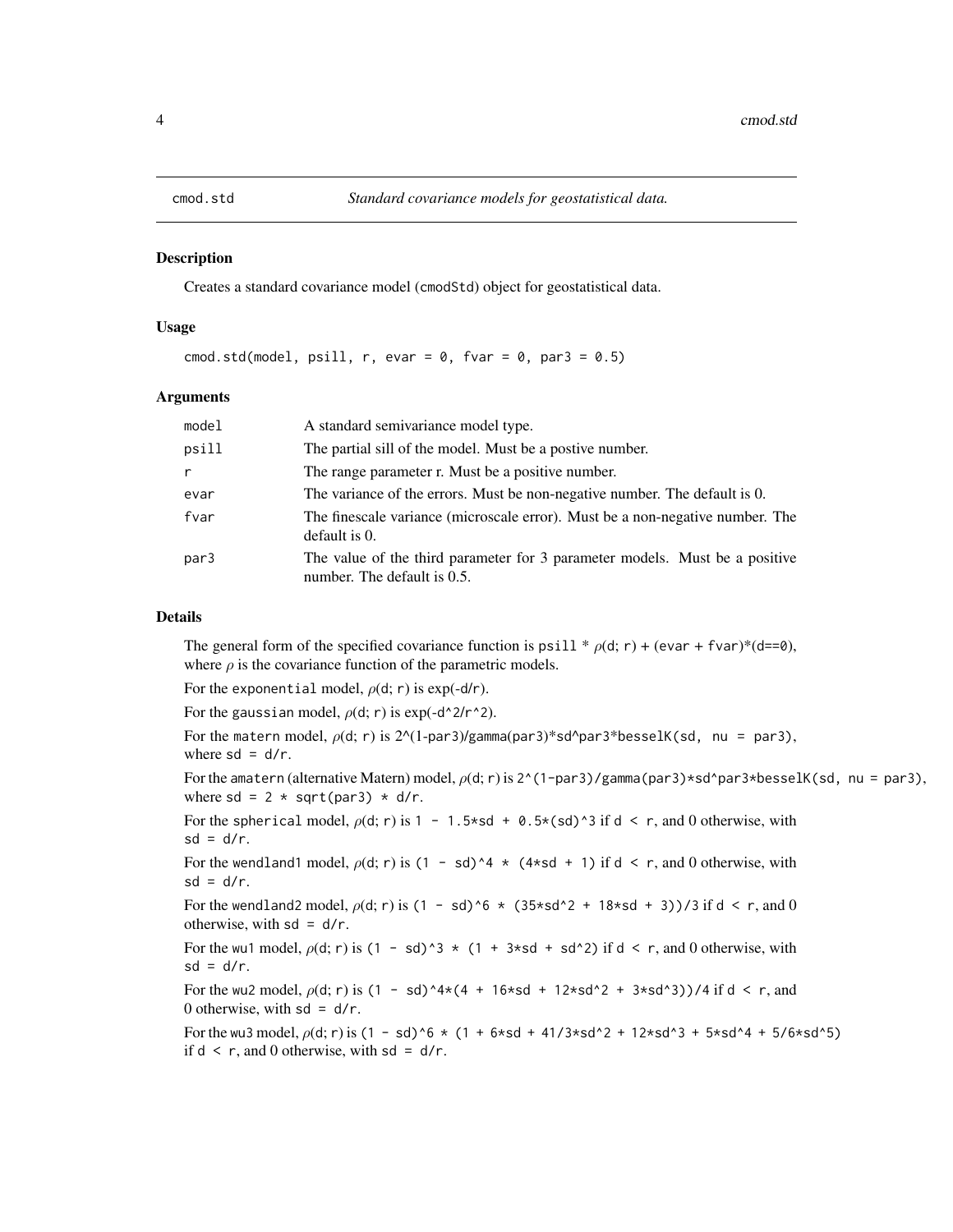<span id="page-4-0"></span> $\sim$  5

#### Value

Returns a cmodStd object.

#### Author(s)

Joshua French

#### References

Waller, L. A., & Gotway, C. A. (2004). Applied Spatial Statistics for Public Health Data. John Wiley & Sons.

#### See Also

[covmat](#page-0-0)

#### Examples

cmod.std(model = "exponential",  $psi11 = 1, r = 1$ )

co *Geochemical measurements for 960 sites in Colorado.*

#### Description

These data were collected by the United States Geological Survey (USGS). Their description is as follows: In 2006, soil samples were collected at 960 sites (1 site per 280 square kilometers) throughout the state of Colorado. These samples were collected from a depth of 0 to 15 centimeters and, following a near-total multi-acid digestion, were analyzed for a suite of more than 40 major and trace elements. The resulting data set provides a baseline for the natural variation in soil geochemistry for Colorado and forms the basis for detecting changes in soil composition that might result from natural processes or anthropogenic activities.

Latitude and Longitude determined by hand-held GPS instrument using WGS84 datum. The longitude and latitude coordinates were converted to UTM coordinates using the following commands from the sp package: lonlat = co[, c("longitude", "latitude")]; coordinates(lonlat) <- c("longitude", "latitude") proj4string(lonlat) <- CRS("+proj=longlat +datum=WGS84") ## for example xy <- sp-Transform(lonlat, CRS("+proj=utm +zone=13 ellps=WGS84"))

#### Usage

data(co)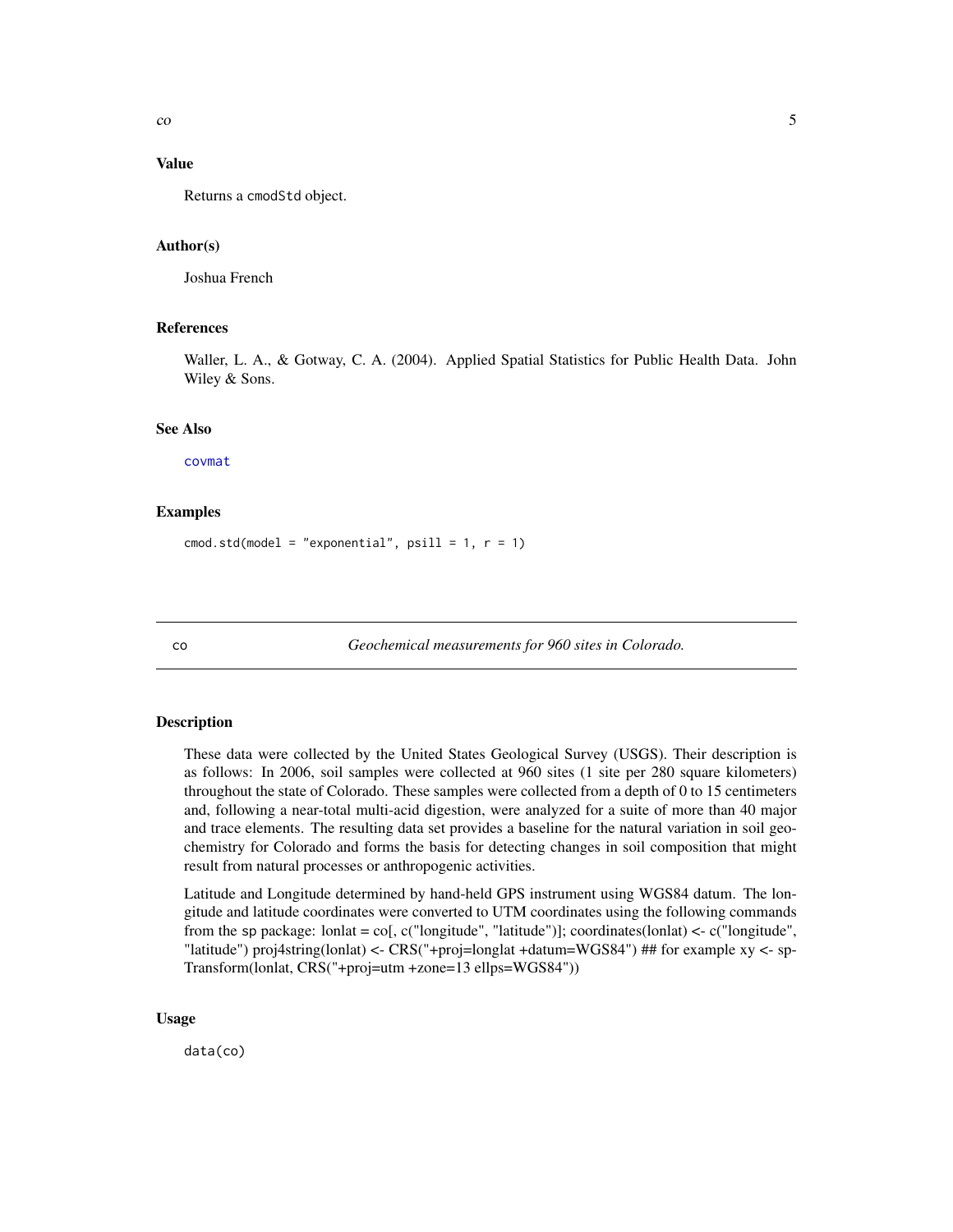## Format

A data frame with 960 rows and 31 columns:

easting Easting (m) northing Northing (m) latitude The latitude of the site. longitude The longitude of the site. Al aluminum (percent) Ca calcium (percent) Fe iron (percent) K potassium (percent) Mg magnesium (percent) Na sodium (percent) Ti titanium (percent) Be beryllium (mg/kg) Ce cerium (mg/kg) Co cobalt (mg/kg) Cr chromium (mg/kg) Cu copper (mg/kg) Ga gallium (mg/kg) La lanthanum (mg/kg) Li lithium (mg/kg) Mo manganese (mg/kg) Nb molybdenum (mg/kg) Ni niobium (mg/kg) Rb rubidium (mg/kg) Sc scandium (mg/kg) Sn tin (mg/kg) Th thorium (mg/kg) Tl thallium (mg/kg) U uranium (mg/kg) V vanadium (mg/kg) W tungsten (mg/kg) Y yttrium (mg/kg)

## Source

U.S. Geological Survey, Data Series 520, 9 p. <http://pubs.usgs.gov/ds/520/>.

## References

Smith, D.B., Ellefsen, K.J., and Kilburn, J.E., 2010, Geochemical data for Colorado soils – Results from the 2006 state-scale geochemical survey: U.S. Geological Survey, Data Series 520, 9p.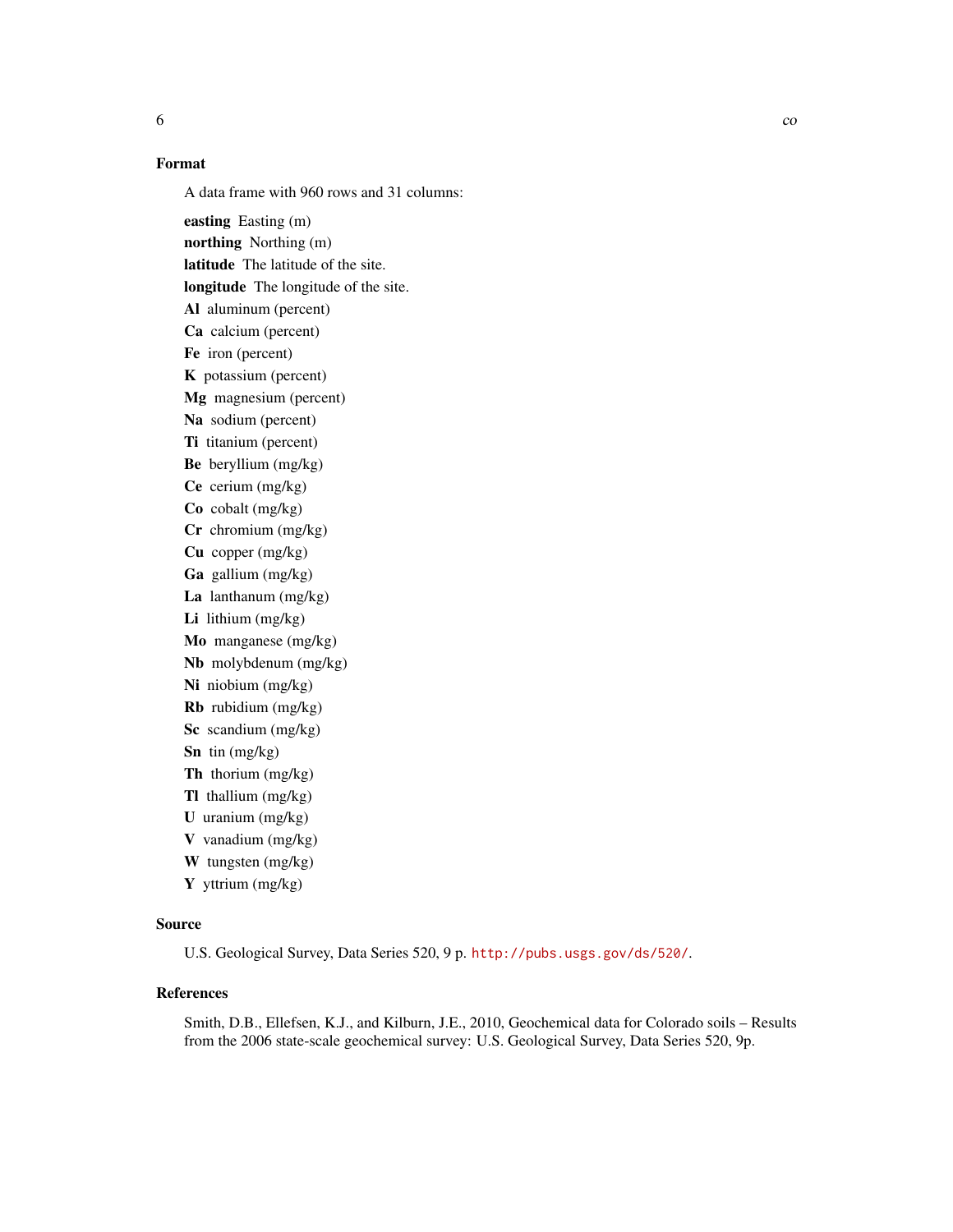<span id="page-6-0"></span>

decomp.cov decomposes a covariance matrix v. If  $A = \text{decomp.cov}(v)$ , then tcrossprod $(A, A) == v$ .

#### Usage

 $decomp.cov(v, method = "eigen")$ 

## Arguments

|        | An $n \times n$ covariance matrix.                                           |
|--------|------------------------------------------------------------------------------|
| method | The method used to decompose v. valid options are "chol", "eigen", or "svd". |

## Details

The "chol" method is the fastest, but must unstable. The "eigen" method is slower, but more stable. The "svd" method is the slowest method, but should be the most stable.

## Value

Returns an  $n \times n$  matrix.

#### Author(s)

Joshua French

```
# generate data
n = 100coords = matrix(runif(n*2), nrow = n, ncol = 2)
d = as.matrix(dist(coords))
# create covariance matrix
v = 3*exp(-d/2) + 0.1*diag(n)# decompose v using the three methods
d1 = decomp.cov(v, "chol")d2 = decomp.cov(v, "eigen")
d3 = decomp.cov(v, "svd")# verify accuracy of decompositions
range(v - tcrossprod(d1))
range(v - tcrossprod(d2))
range(v - tcrossprod(d3))
```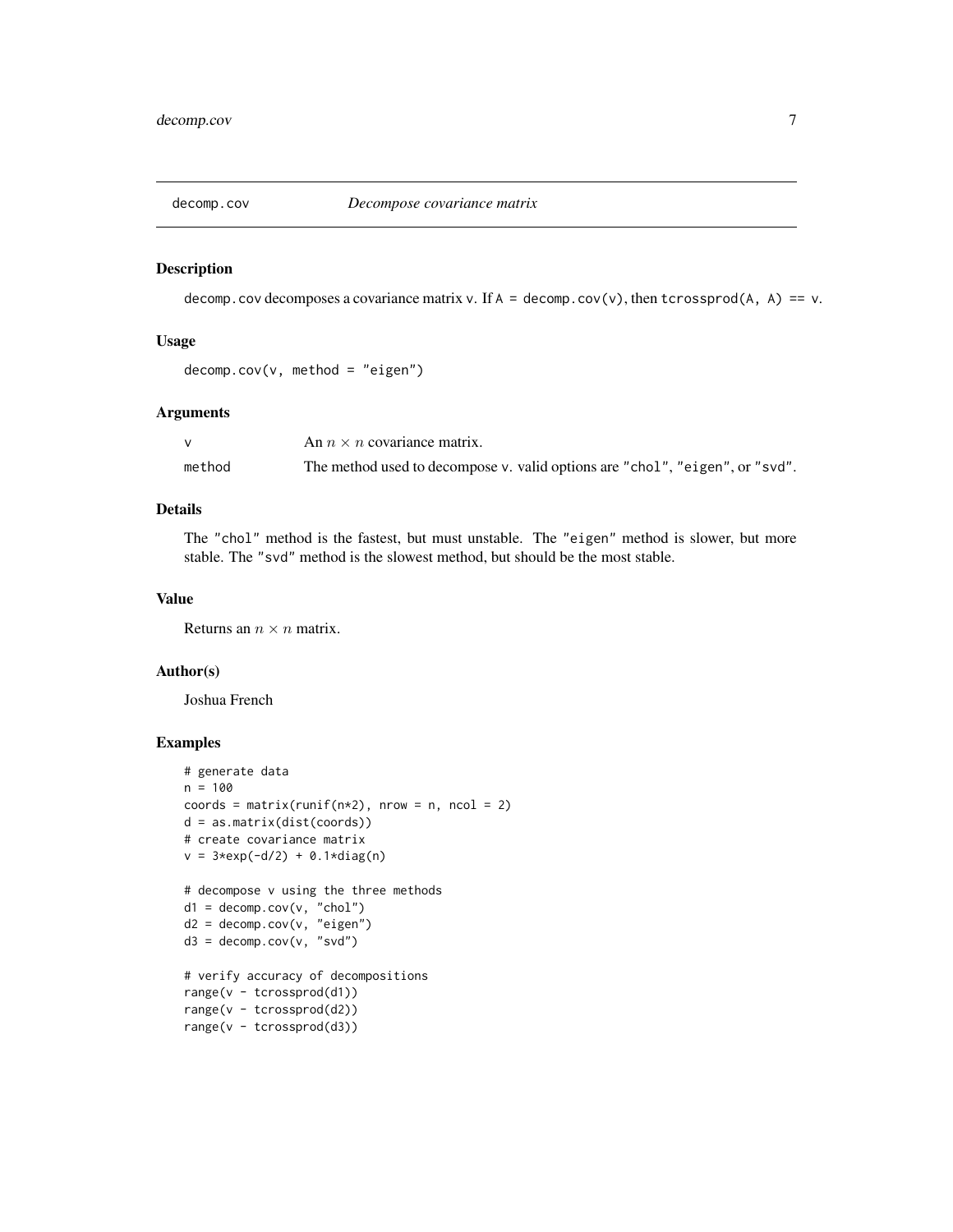<span id="page-7-0"></span>

eval.cmod evaluates the covariance or semivariance of a model based on the provided arguments. See Details for what the function returns, as it changes depending on the class of mod.

## Usage

```
eval.comod(mod, d = NULL, coords = NULL)## S3 method for class 'cmodStd'
eval.cmod(mod, d, coords = NULL)
```
#### Arguments

| mod          | A covariance or semivariance model.  |
|--------------|--------------------------------------|
| <sub>d</sub> | An $n \times m$ matrix of distances. |
| coords       | An numeric object with two columns.  |

## Details

If mod is of class cmodStd (from the cmod.std function), then the function returns an  $n \times m$  matrix with the evaluated standard covariance function.

## Value

Returns the evaluated model with necessary components needed for mlefit, predict, or loglik functions.

## Author(s)

Joshua French

```
n = 10coords = matrix(runif(2*n), nrow = n, ncol = 2)
d = as.matrix(dist(coords))
cmod = cmod.std(model = "exponential", psi = 1, r = 1)
eval.cmod(cmod, d)
```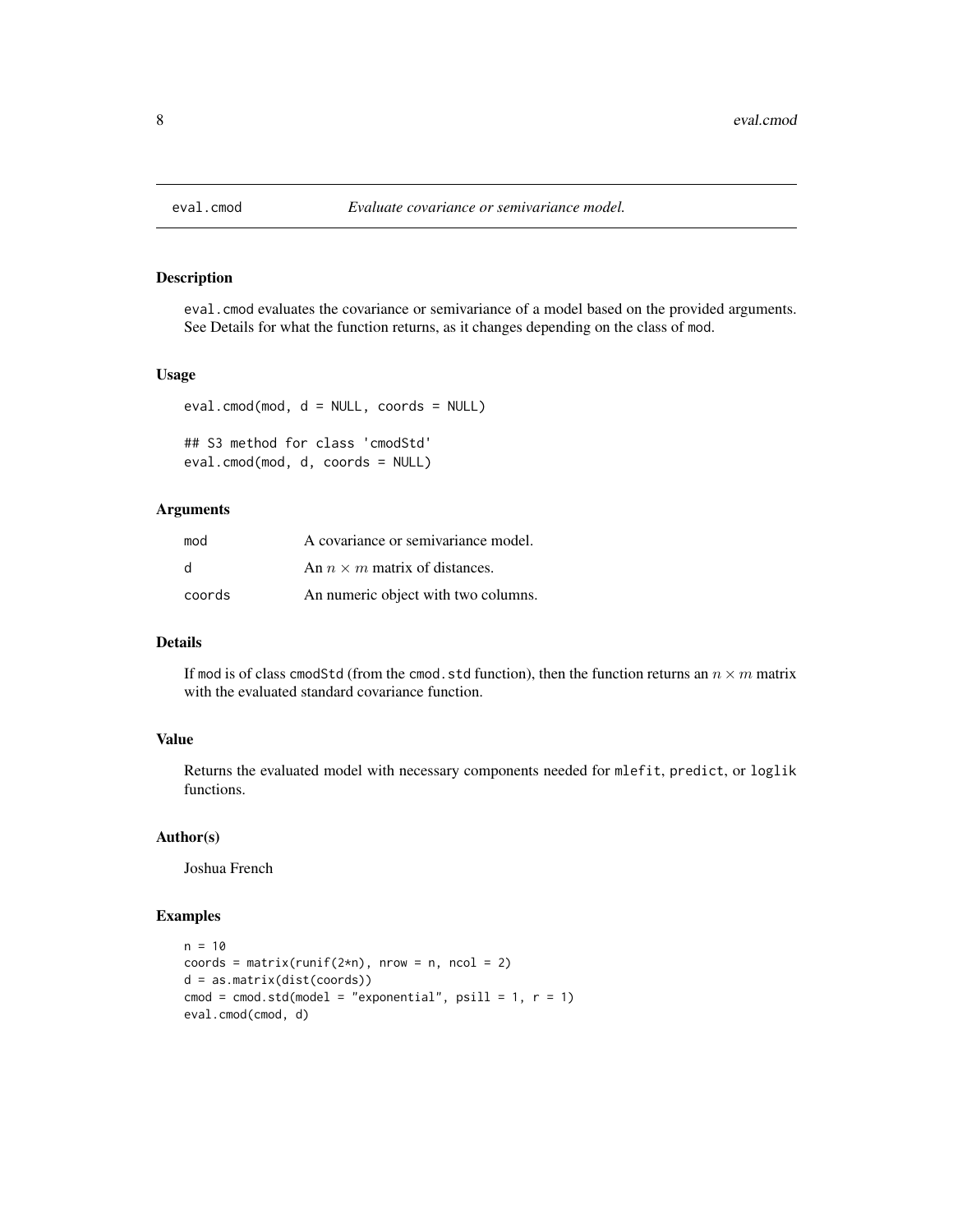<span id="page-8-0"></span>

geolm creates a geostatistical linear model object of the appropriate class based on the arguments, especially the cmod arguments.

## Usage

```
geolm(formula, data, coordnames, cmod = NULL, vmod = NULL, weights = NULL,
  longlat = FALSE, mu = NULL)
```
## Arguments

| formula    | An object of class formula. See Details.                                                                                                                                                                                                                                                                      |
|------------|---------------------------------------------------------------------------------------------------------------------------------------------------------------------------------------------------------------------------------------------------------------------------------------------------------------|
| data       | A data frame containing the response, covariates, and location coordinates.                                                                                                                                                                                                                                   |
| coordnames | A vector of length 2 with the names of the columns in data containing the<br>coordinates, e.g., c("long", "lat").                                                                                                                                                                                             |
| cmod       | A covariance model object obtained from one of the cmod.* functions, e.g.,<br>cmod.std.                                                                                                                                                                                                                       |
| vmod       | A semivariance model object obtained from one of the vmod. * functions. Not<br>currently implemented.                                                                                                                                                                                                         |
| weights    | An optional vector of weights for the errors to be used in the fitting process. A<br>vector that is proportional to the reciprocal variances of the errors, <i>i.e.</i> , errors<br>are assumed to be uncorrelated with variances evar/weights. Default is NULL,<br>meaning that the weights are uniformly 1. |
| longlat    | A logical value. Default is FALSE. If TRUE, Great Circle distances (WGS84<br>ellipsoid) are calcualted between locations. Otherwise, Euclidean.                                                                                                                                                               |
| mu         | A single numeric value indicating the consant mean of the spatial process if<br>simple kriging is desired. Default is NULL, meaning that ordinary or universal<br>kriging should be used.                                                                                                                     |

## Details

formula should be specified after the form  $y \sim x1 + x2$ , where y is the response variable and x1 and x2 are the covariates of interest. If mu is provided, the variables to the right of  $\sim$  are ignored.

## Value

Returns a geolm object.

## Author(s)

Joshua French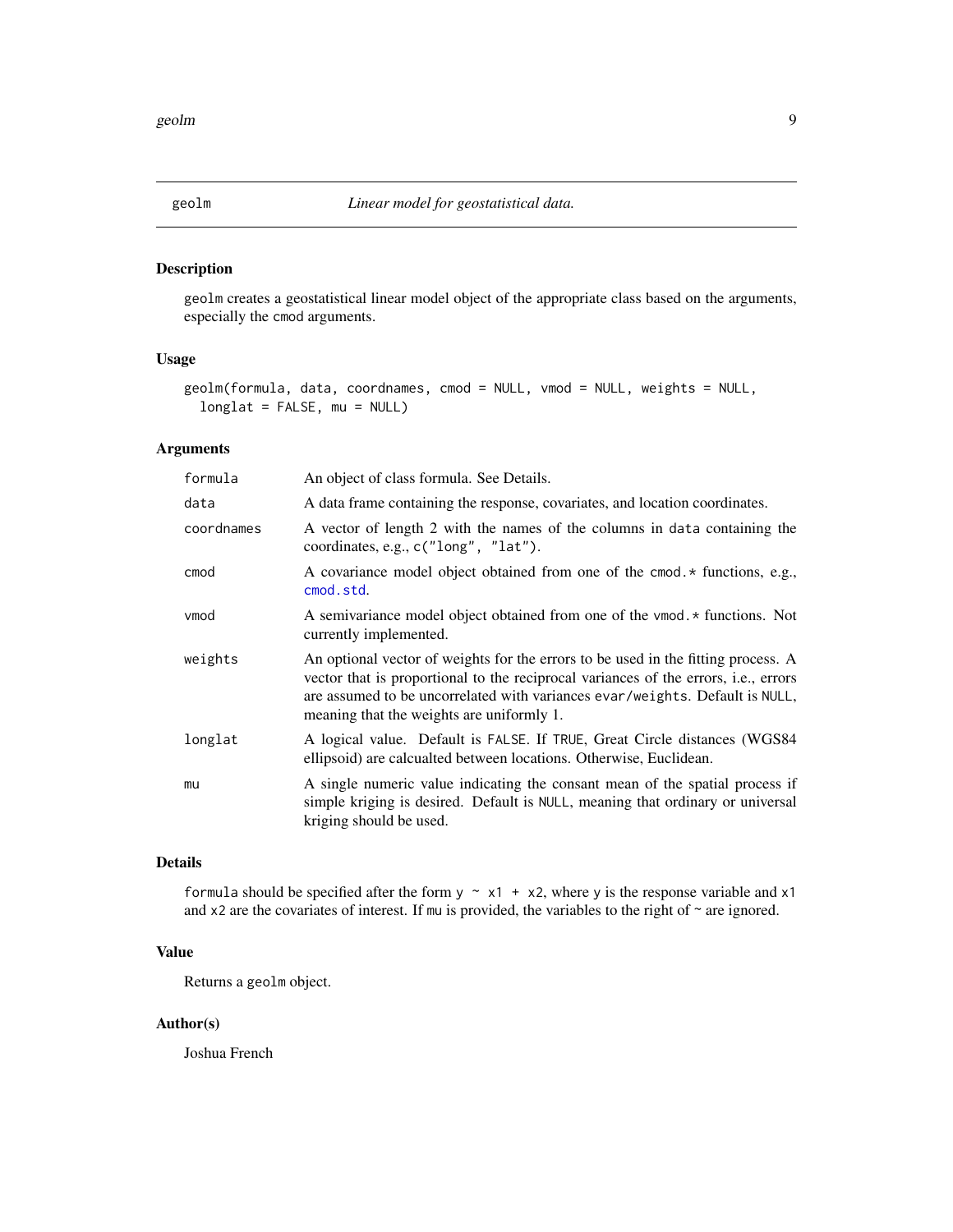## Examples

```
data = data.frame(y = rnorm(10), x1 = runif(10),
                  x2 = runif(10)cmod = cmod.std(model = "exponential", psill = 1,
                  r = 1gearmod = geolm(y \sim x1, data = data,
                  coordnames = c("x1", "x2"),
                  \text{cmod} = \text{cmod})
```
mle *Finds maximum likelihood estimates of model parameters for a geostatistical model*

## Description

mle estimates the parameters of a geostatistical linear model. The function is written to automatically adapt based on the class of object. See Details.

## Usage

```
mle(object, reml = FALSE, est = "e", ...)## S3 method for class 'geolmStd'
mle(object, reml = FALSE, est = "e", lower = NULL,
  upper = NULL, method = "nlminb", itnmax = NULL, control = list(), ...)
```
#### Arguments

| object  | A geostatistical linear model object producted by the geolm function.                                                                                                                                                                             |
|---------|---------------------------------------------------------------------------------------------------------------------------------------------------------------------------------------------------------------------------------------------------|
| reml    | A logical value indicating whether standard maximum likelihood estimation<br>should be performed (reml = FALSE). If reml = TRUE, then restricted maxi-<br>mum likelihood is performed. Defaul is FALSE.                                           |
| est     | A character vector indicator whether the error variance (est="e") or finescale<br>variance (est = $"f"$ ) should be estimated. The other component of the nugget<br>variance is held constant, and in the case of a geolmStd object, is set to 0. |
| .       | Currently unimplemented.                                                                                                                                                                                                                          |
| lower   | A vector of 2 or 3 specifying the lowerbound of parameter values. See Details.                                                                                                                                                                    |
| upper   | lower A vector of 2 or 3 specifying the lowerbound of parameter values. See<br>Details.                                                                                                                                                           |
| method  | The optimization method. Default is "nlminb", with "L-BFGS-B" being another<br>acceptable choice. See optimx for details.                                                                                                                         |
| itnmax  | An integer indicating the maximum number of iterations to allow for the opti-<br>mization prodedure.                                                                                                                                              |
| control | A list of control parameters passed internally to optimx. See optimx for details.                                                                                                                                                                 |

<span id="page-9-0"></span>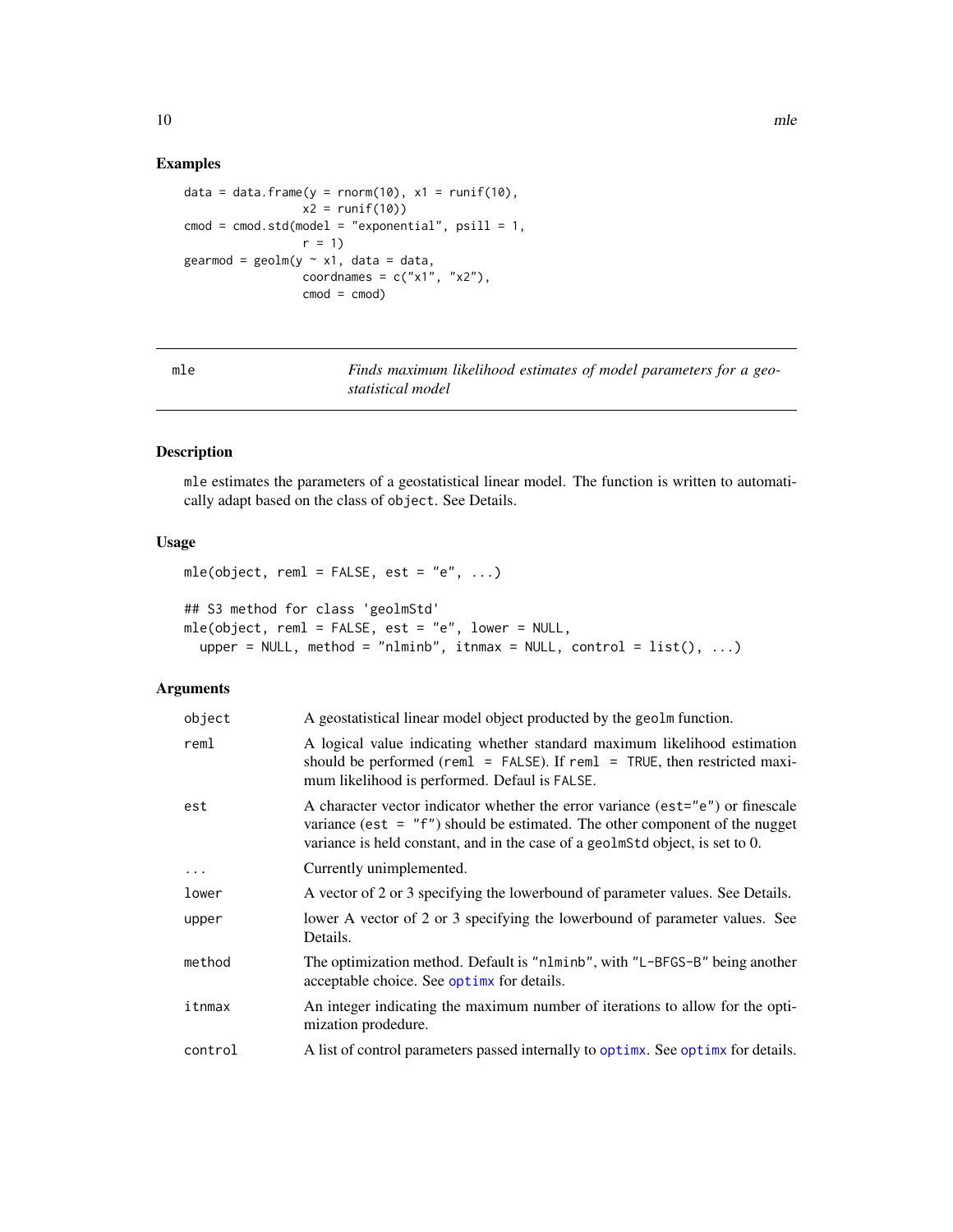## <span id="page-10-0"></span>plot.vgram 11

## Details

In the case of a geolmStd object, the likelihood has been concentrated so that only the range parameter r and a scale parameter lambda = nugget/psill need to be estimated.

If object is a geolmStd, then lower is of length 2 if the covariance model of cmod is not matern or amatern. Otherwise, it should be of length 3. The first parameter is related to the range parameter r, the second to the scale parameter lambda, and the third to par3, if applicable. If lower = NULL, then the lower bounds are 0.001, 0, and 0.1, respectively. A similar pattern holds for upper, with the default being  $3 \times \text{max}(d)$ , where d is the matrix of distances between coordinates, 5, and 2.5.

The kkt argument in the control list is set to be FALSE.

#### Author(s)

Joshua French

## Examples

set.seed(10) n = 100

plot.vgram *Plot vgram object*

#### Description

Plots object of class 'vgram' produced by the vgram function. The plot is based on the lattice::xyplot function.

#### Usage

## S3 method for class 'vgram'  $plot(x, ..., split = FALSE)$ 

#### Arguments

| x        | A vgram object produced by the vgram function.                                                                                                                                                     |
|----------|----------------------------------------------------------------------------------------------------------------------------------------------------------------------------------------------------|
| $\cdots$ | Additional arguments to pass the lattice: : xyplot function to change aspects<br>of the plot.                                                                                                      |
| split    | A logical value indicating whether, for a directional semivariogram, the direc-<br>tional semivariograms should be displayed in a single or split panels. Default is<br>FALSE, for a single panel. |

#### Author(s)

Joshua French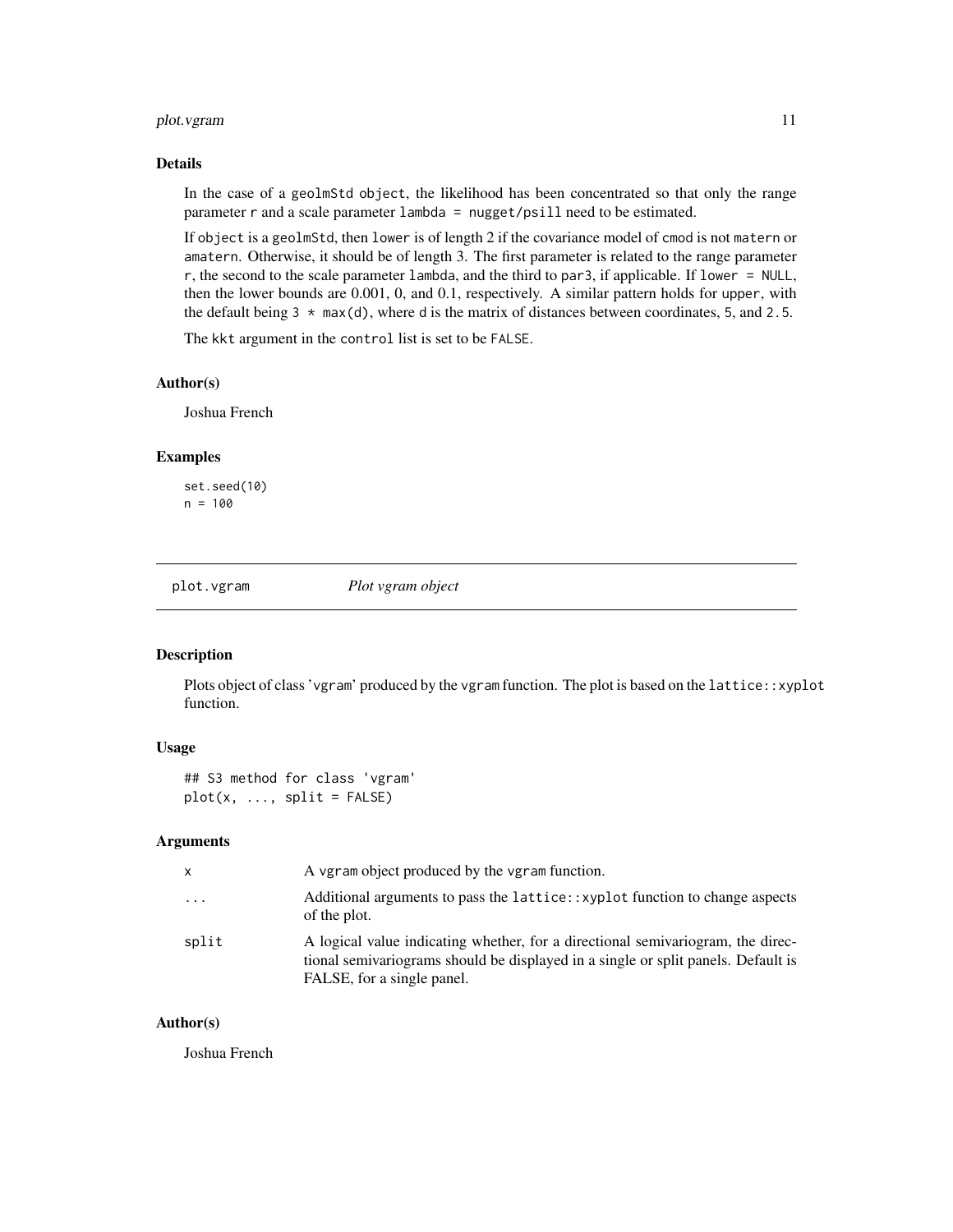## See Also

[xyplot](#page-0-0), [vgram](#page-16-1)

## Examples

```
data(co)
v = vgram(Al ~ 1, co, ~ 2 easting + northing)
plot(v)
v2 = vgram(Al \sim 1, co, \sim easting + northing, angle = 22.5, ndir = 4)plot(v2)
# show how attributes can be changed using different arguments
# available in \code{lattice::xyplot}.
plot(v2, col = 2:5)plot(v2, col = 2:5, pch = 1:4)plot(v2, col = 2:5, pch = 1:4, lty = 2:5, type = "b")plot(v2, col = 2:5, pch = 1:4, lty = 2:5, type = "b",key=list(text=list(levels(as.factor(v2$semi$angle))),
 space='right', points=list(pch=1:4, col=2:5),
 lines=list(col=2:5, lty = 2:5)))
plot(v2, split = TRUE)
```
predict.geolmMan *Predict method for geostatistical models*

## Description

predict calculates the predicted values at specified locations. The method can additionally provide the mean square prediction error (mspe) and perform conditional simulation.

#### Usage

```
## S3 method for class 'geolmMan'
predict(object, new data, nsim = 0, vop, vp = TRUE,dmethod = "chol", \dots)
```
#### Arguments

| object  | An object produced by the geolm function.                                                                                                                    |
|---------|--------------------------------------------------------------------------------------------------------------------------------------------------------------|
| newdata | An optional data frame in which to look for the coordinates at which to predict.<br>If omitted, the observed data locations are used.                        |
| nsim    | A non-negative integer indicating the number of realizations to sample at the<br>specified coordinates using conditional simulation.                         |
| vop     | The cross-covariance matrix between the observed responses and the responses<br>to predict.                                                                  |
| vp      | The covariance matrix of the responses to predict.                                                                                                           |
| sp      | A logical value indicating whether to object returned should be of class SpatialPointsDataFrame<br>for easier plotting with the sp package. Default is TRUE. |

<span id="page-11-0"></span>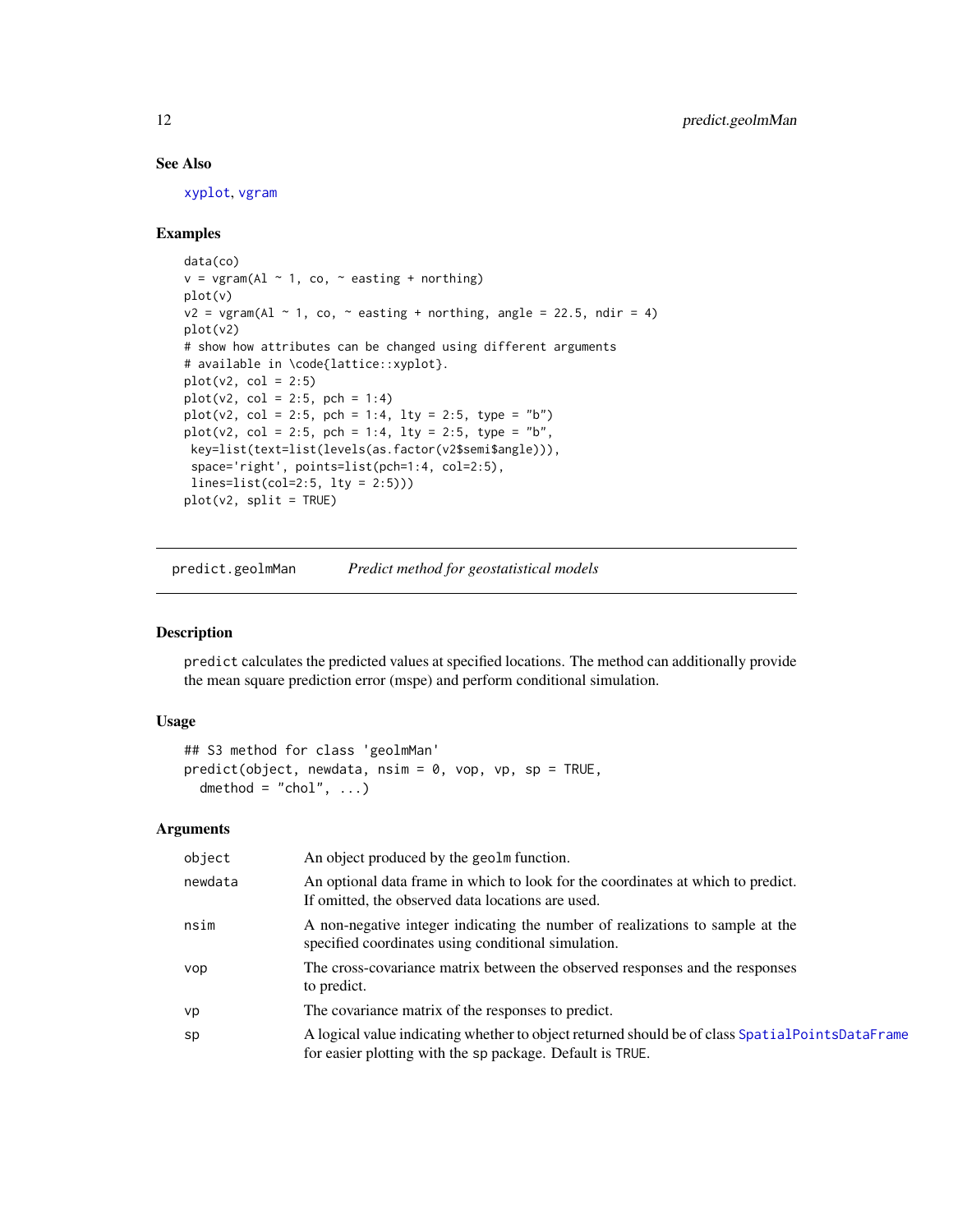| dmethod                 | The method used to decompose the covariance matrix for conditional simula- |
|-------------------------|----------------------------------------------------------------------------|
|                         | tion. Valid options are "chol", "eigen", and "svd". The default is "chol". |
| $\cdot$ $\cdot$ $\cdot$ | Currently unimplemented.                                                   |

#### Details

The newdata data frame must include the relevant covariates for the prediction locations, where the covariates are specified on the right side of the  $\sim$  in object \$formula. newdata must also include the coordinates of the prediction locations, with these columns having the names provided in object\$coordnames.

#### Value

If sp = TRUE, then a SpatialPointDataFrame from the sp package is returned, with components including the prediction coordinates, the predicted responses pred, the mean square prediction error (mspe), the root mean square prediction error (rmspe), and the conditional realizations, if application (sim.1, sim.2, ...). If sp = FALSE, then a list of class gearKrige is returned, with components pred, mspe, rmspe, and sim, if relevant.

#### Author(s)

Joshua French

```
# generate response
y = rnorm(10)# generate coordinates
x1 = runif(10); x2 = runif(10)# data frame for observed data
data = data.frame(y, x1, x2)coords = chind(x1, x2)d = as.matrix(dist(coords))
psill = 2 # partial sill
r = 4 # range parameter
evar = .1 # error variance
fvar = .1 # add finescale variance
# one can't generally distinguish between evar and fvar, but
# this is done for illustration purposes
# manually specify a an expoential covariance model
v = psill * exp(-d/r) + (evar + fvar) * diag(10)\text{cmod\_man} = \text{cmod}.\text{man}(v = v, \text{ evar} = \text{evar})#' # geolm for universal kriging
\text{germod\_uk} = \text{geolm}(y \sim x1 + x2, \text{ data} = \text{data},coordnames = c("x1", "x2"),
                   \text{cmod} = \text{cmod\_man})
```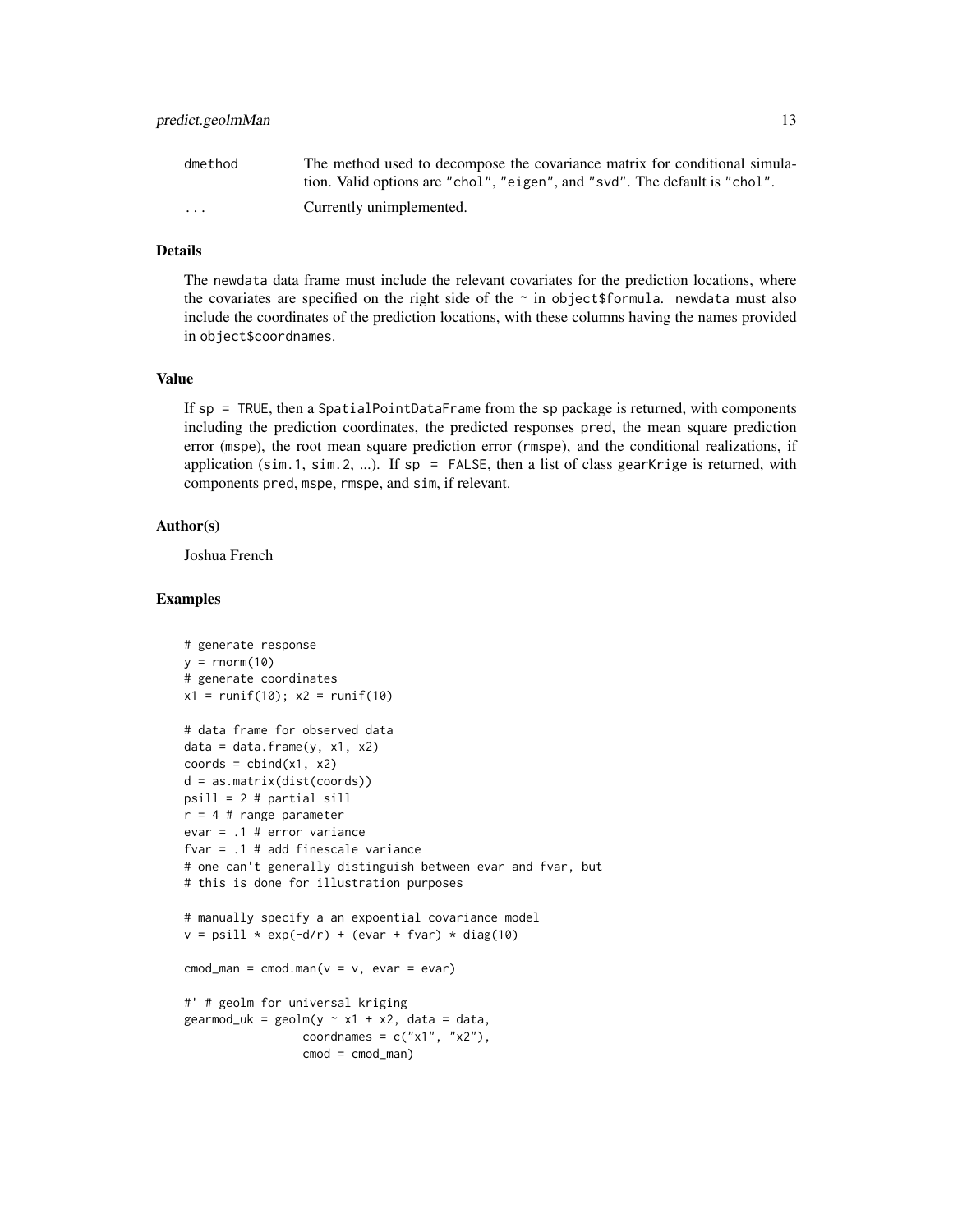```
# newdata must have columns with prediction coordinates
# add 5 unsampled sites to sampled sites
newdata = data.frame(x1 = c(x1, runif(5)), x2 = c(x2, runif(5)))
newcoordinates = newdata[, c("x1", "x2")# create vop and vp using distances
dop = sp::spDists(as.matrix(coords), as.matrix(newcoords))
dp = as.matrix(dist(newcoords))
vop = psill * exp(-dop/r) + fvar * (dop == 0)vp = psill * exp(-dp/r) + fvar * diag(nrow(newcoords))# prediction for universal kriging, with conditional simulation,
# using manual covariance matrices
pred_uk_man = predict(gearmod_uk, newdata, nsim = 2, vop = vop, vp = vp,
                      dmethod = "svd")
# do the same thing, but using the std covariance function
# prediction for universal kriging, with conditional simulation
cmod_std = cmod.std("exponential", psill = psill, r = r, evar = evar, fvar = fvar)
gearmod_uk2 = geolm(y \sim x1 + x2, data = data, coordinates = c("x1", "x2"),\text{cmod} = \text{cmod}_\text{std}pred_uk_std = predict(gearmod_uk2, newdata, nsim = 2, dmethod = "svd")
# compare results
range(pred_uk_man$pred - pred_uk_std$pred)
range(pred_uk_man$mspe - pred_uk_std$mspe)
```
predict.geolmStd *Predict method for geostatistical models*

#### **Description**

predict calculates the predicted values at specified locations. The method can additionally provide the mean square prediction error (mspe) and perform conditional simulation.

## Usage

```
## S3 method for class 'geolmStd'
predict(object, new data, nsim = 0, sp = TRUE,dmethod = "chol", ...)
```
#### **Arguments**

| object  | An object produced by the geolm function.                                        |
|---------|----------------------------------------------------------------------------------|
| newdata | An optional data frame in which to look for the coordinates at which to predict. |
|         | If omitted, the observed data locations are used.                                |

<span id="page-13-0"></span>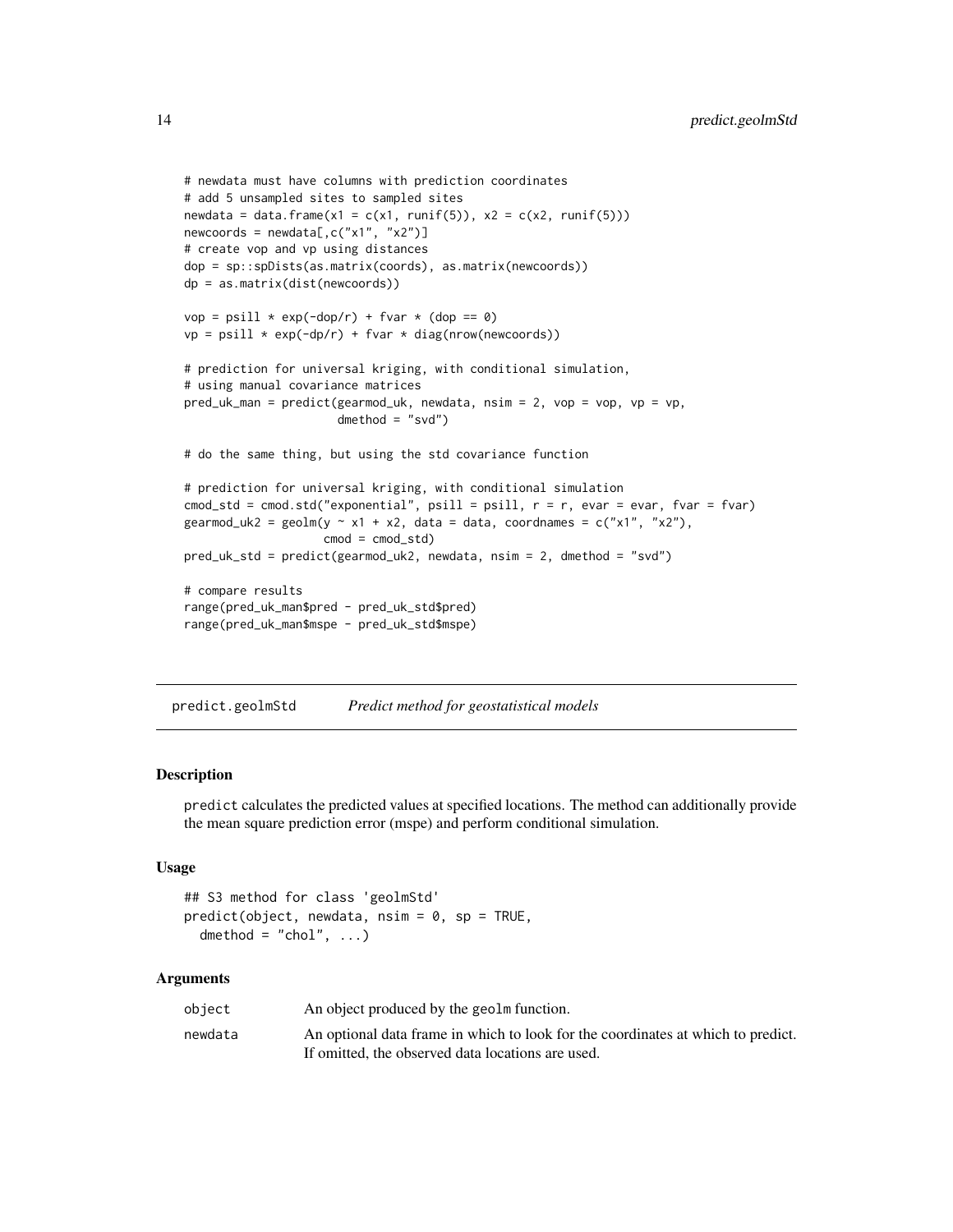<span id="page-14-0"></span>

| nsim     | A non-negative integer indicating the number of realizations to sample at the<br>specified coordinates using conditional simulation.                         |
|----------|--------------------------------------------------------------------------------------------------------------------------------------------------------------|
| sp       | A logical value indicating whether to object returned should be of class SpatialPointsDataFrame<br>for easier plotting with the sp package. Default is TRUE. |
| dmethod  | The method used to decompose the covariance matrix for conditional simula-<br>tion. Valid options are "chol", "eigen", and "svd". The default is "chol".     |
| $\cdots$ | Currently unimplemented.                                                                                                                                     |

## **Details**

The newdata data frame must include the relevant covariates for the prediction locations, where the covariates are specified on the right side of the  $\sim$  in object \$formula. newdata must also include the coordinates of the prediction locations, with these columns having the names provided in object\$coordnames.

## Value

If sp = TRUE, then a SpatialPointDataFrame from the sp package is returned, with components including the prediction coordinates, the predicted responses pred, the mean square prediction error (mspe), the root mean square prediction error (rmspe), and the conditional realizations, if application (sim.1, sim.2, ...). If  $sp = FALSE$ , then a list of class gearKrige is returned, with components pred, mspe, rmspe, and sim, if relevant.

#### Author(s)

Joshua French

```
# generate response
y = rnorm(10)# generate coordinates
x1 = runif(10); x2 = runif(10)# data frame for observed data
data = data-frame(y, x1, x2)# newdata must have columns with prediction coordinates
newdata = data.frame(x1 = runif(5), x2 = runif(5))
# specify a standard covariance model
\text{cmod} = \text{cmod}.\text{std}(\text{model} = \text{"exponential", psill = 1},r = 1# geolm for universal kriging
gearmod_uk = geolm(y \sim x1 + x2, data = data,coordnames = c("x1", "x2"),
                  \text{cmod} = \text{cmod})
# prediction for universal kriging, with conditional simulation
pred_uk = predict(gearmod_uk, newdata, nsim = 2)
```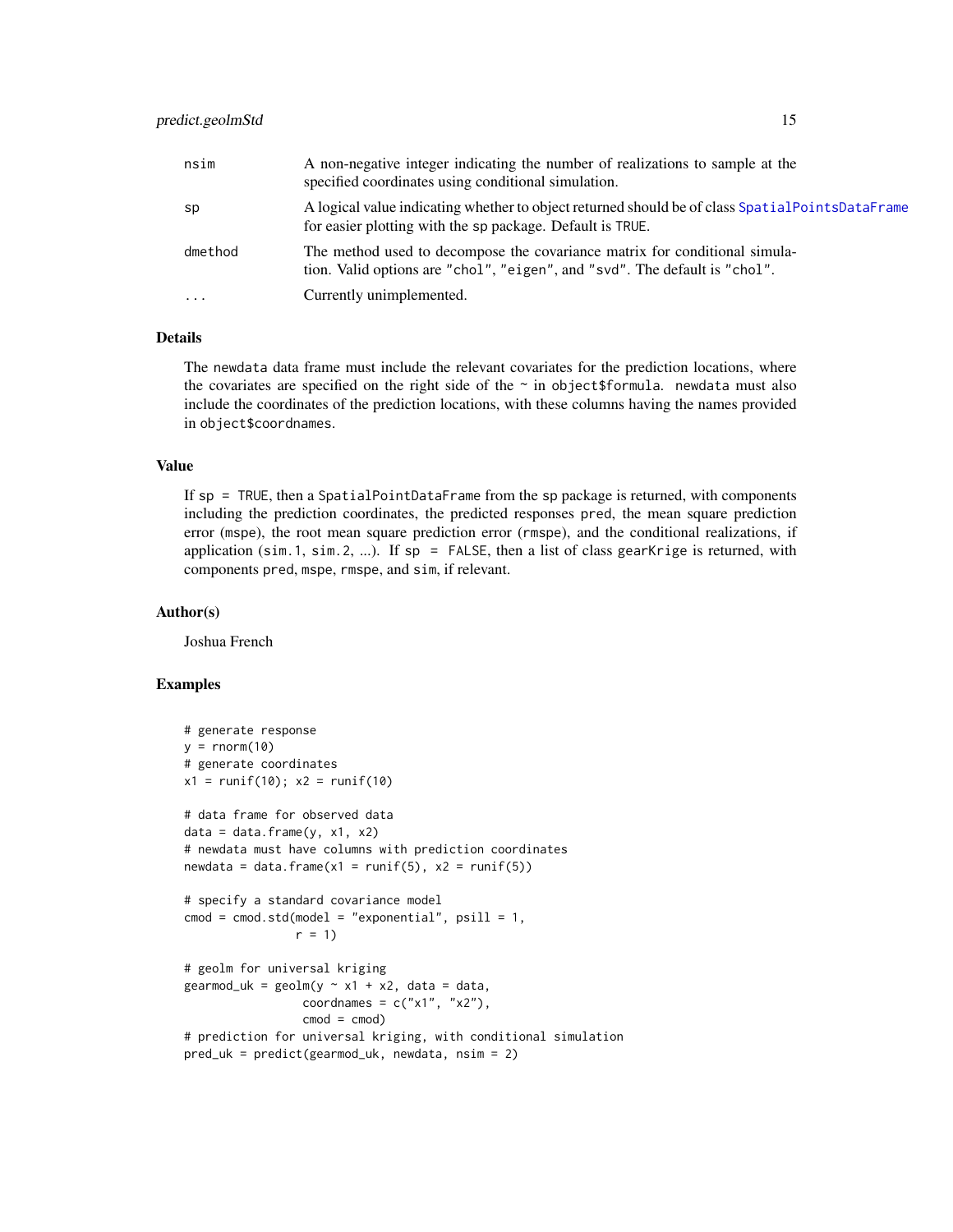```
# geolm for ordinary kriging
gearmod_ok = geolm(y \sim 1, data = data,coordnames = c("x1", "x2"),\text{cmod} = \text{cmod})
# prediction for ordinary kriging
pred_ok = predict(gearmod_ok, newdata)
# geolm for simple kriging
\text{germod\_ok} = \text{geolm}(y \sim 1, \text{ data} = \text{data},coordnames = c("x1", "x2"),\text{cmod} = \text{cmod}, \text{mu} = 1# prediction for simple kriging
pred_sk = predict(gearmod_ok, newdata)
```
update.geolmStd *Update linear model for geostatistical data.*

## Description

update updates a geostatistical linear model based on the given covariance model.

## Usage

```
## S3 method for class 'geolmStd'
update(object, cmod, ...)
```
## S3 method for class 'geolmMan' update(object, cmod, ...)

## Arguments

| object    | An object produced by the geolm function.                                                    |
|-----------|----------------------------------------------------------------------------------------------|
| cmod      | A covariance model object obtained from one of the cmod. * functions or the<br>mle function. |
| $\ddotsc$ | Not implemented.                                                                             |

#### Value

Returns an object of the same class as object.

#### Author(s)

Joshua French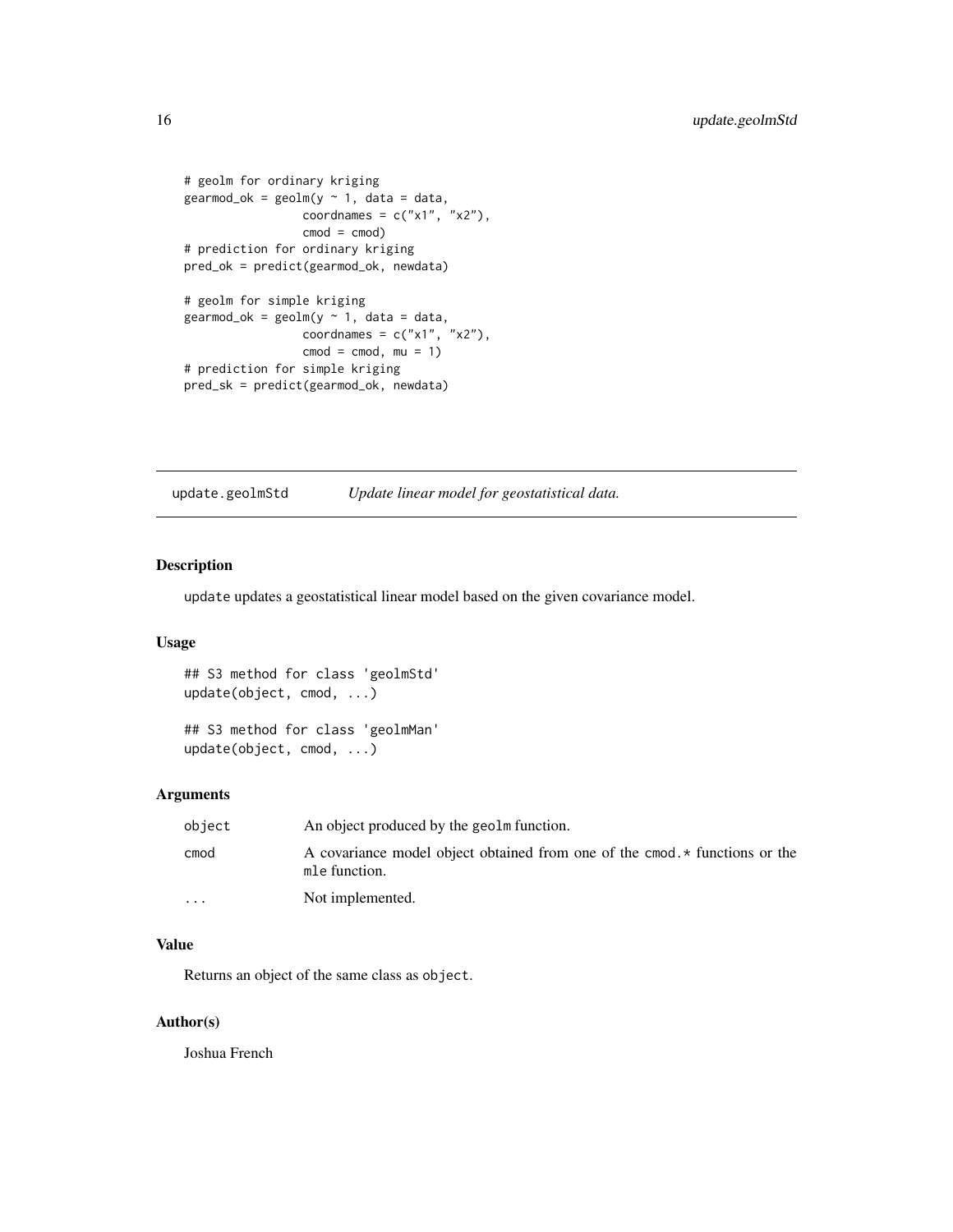#### <span id="page-16-0"></span>vgram til 17

#### Examples

```
# generate response
y = rnorm(10)# generate coordinates
x1 = runif(10); x2 = runif(10)# data frame for observed data
data = data-frame(y, x1, x2)coords = chind(x1, x2)psill = 2 # partial sill
r = 4 # range parameter
evar = .1 # error variance
fvar = .1 # add finescale variance
# one can't generally distinguish between evar and fvar, but
# this is done for illustration purposes
\text{cmod}_\text{std} = \text{cmod}_\text{std} "exponential", psill = psill, r = r,
                       evar = evar, fvar = fvar)
cmod_std2 = cmod.std("exponential", psill = psill + 1, r = r + .5,
                        evar = evar + .01, fvar = fvar)
# check geolm update for universal kriging
\text{gen1} = \text{geolm}(y \sim x1 + x2, \text{ data} = \text{data},coordnames = c("x1", "x2"),
                \text{cmod} = \text{cmod}_\text{std}\text{year2} = \text{geom}(y \sim x1 + x2, \text{ data} = \text{data},coordnames = c("x1", "x2"),
                \text{cmod} = \text{cmod}_\text{std2}gear2b = update(gear1, cmod_std2)
identical(gear2, gear2b)
```
<span id="page-16-1"></span>vgram *Sample semivariogram*

#### Description

vgram calculates the sample semivariogram.

## Usage

```
vgram(formula, data, coords = NULL, nbins = 10, maxd = NULL, angle = 0,
  ndir = 1, type = "standard", npmin = 2, longlat = FALSE)
```
#### Arguments

formula A formula describing the relationship between the response and any covariates of interest, e.g., response  $\sim$  1. The variogram is computed for the residuals of the linear model lm(formula, data).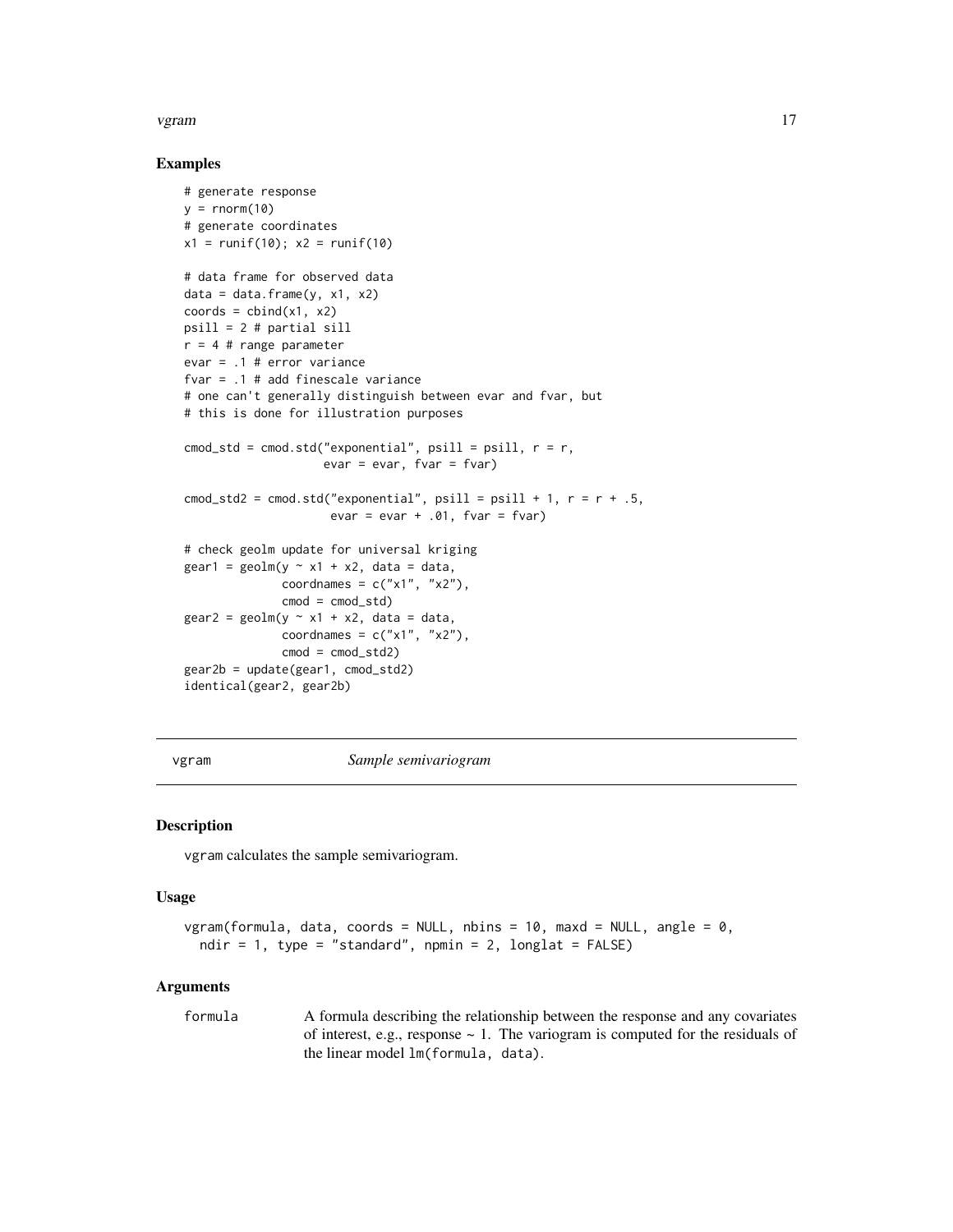| data    | A data.frame, SpatialPointsDataFrame, SpatialPixelsDataFrame, or SpatialGrid-<br>DataFrame object.                                                                                                                                                                                                                                                     |
|---------|--------------------------------------------------------------------------------------------------------------------------------------------------------------------------------------------------------------------------------------------------------------------------------------------------------------------------------------------------------|
| coords  | A formula specifiving (on the righthand side of $\sim$ ) the coordinates in data. De-<br>fault is NULL, but this must be specified if data is of class data. frame. This<br>will probably look something like " $\sim x + y$ ".                                                                                                                        |
| nbins   | The number of bins (tolerance regions) to use when estimating the sample semi-<br>variogram.                                                                                                                                                                                                                                                           |
| maxd    | The maximum distance used when calculating the semivariogram. Default is<br>NULL, in which case half the maximum distance between coordinates is used.                                                                                                                                                                                                 |
| angle   | A single value (in degrees) indicating the starting direction for a directional<br>variogram. The default is 0.                                                                                                                                                                                                                                        |
| ndir    | The number of directions for which to calculate a sample semivariogram. The<br>default is 1, meaning calculate an omnidirection semivariogram.                                                                                                                                                                                                         |
| type    | The name of the estimator to use in the estimation process. The default is<br>"standard", the typical method-of-moments estimator. Other options include<br>"cressie" for the robust Cressie-Hawkins estimator, and "cloud" for a semivari-<br>ogram cloud based on the standard estimator. If "cloud" is specified, the nbins<br>argument is ignored. |
| npmin   | The minimum number of pairs of points to use in the semivariogram estimator.<br>For any bins with fewer points, the estimate for that bin is dropped.                                                                                                                                                                                                  |
| longlat | A logical indicating whether Euclidean (FALSE) or Great Circle distance (WGS84<br>ellipsoid) (longlat = TRUE) should be used. Default is FALSE.                                                                                                                                                                                                        |

#### Details

Note that the directions may be different from other packages (e.g., gstat or geoR packages) because those packages calculate angles clockwise from the y-axis, which is a convention frequently seen in geostatistics (e.g., the GSLIB software library).

Additionally, note that calculating the sample semivariogram for the residuals of lm(response  $\sim$ 1) will produce identical results to simply computing the sample semivariogram from the original response. However, if a trend is specified (the righthand side of  $\sim$  has non-trival covariates), then the sample semivariogram of the residuals will differ from that of the original response. A trend should be specified when the mean is non-stationary over the spatial domain.

## Value

Returns a vgram object with components:

#### Author(s)

Joshua French

```
data(co)
v = vgram(Al ~ 1, co, ~ 2, easting + northing)plot(v)
```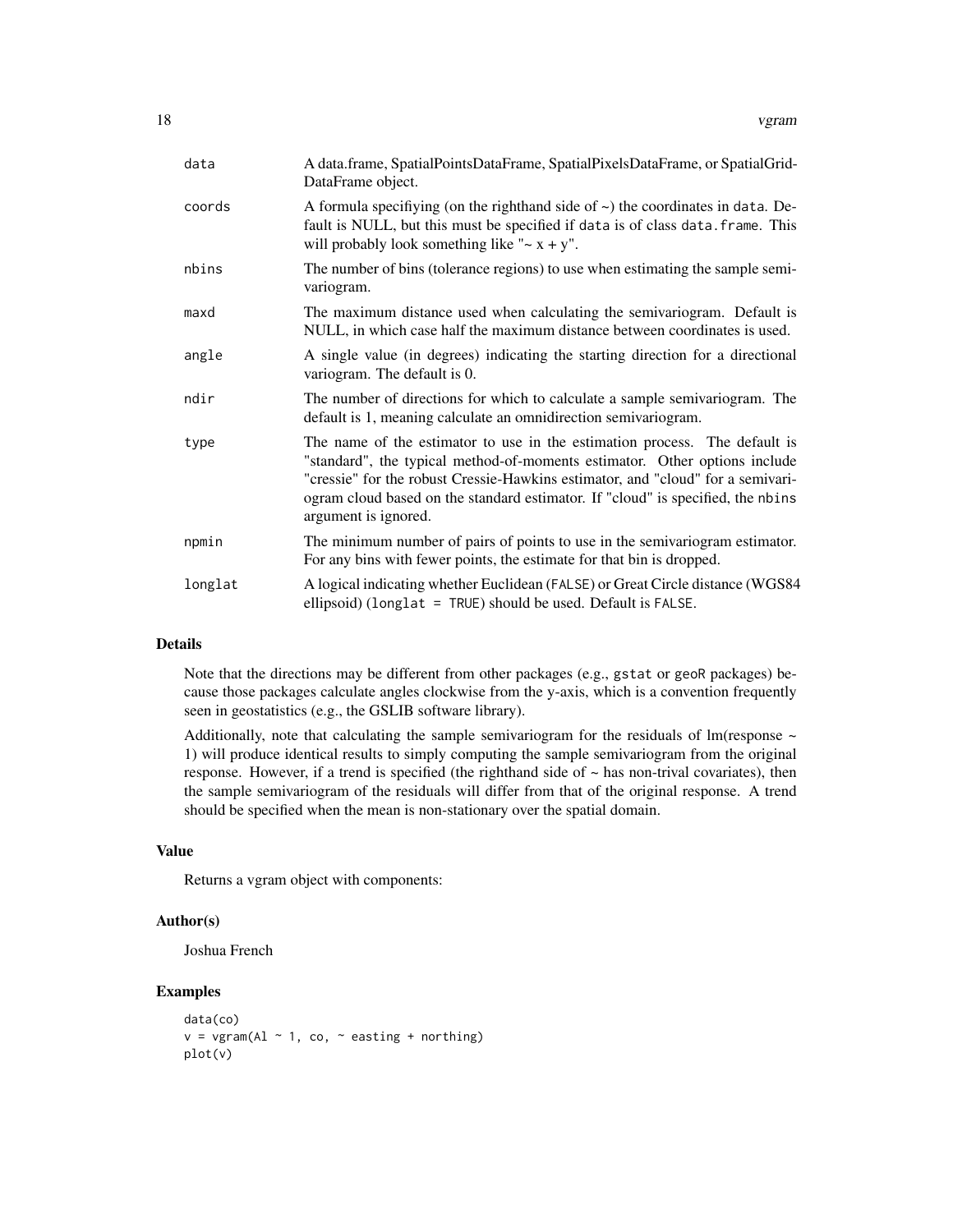vgram til 19

```
v2 = vgram(Al ~ 1, co, ~ ~ easting + northing, angle = 22.5, ndir = 4)plot(v2)
```